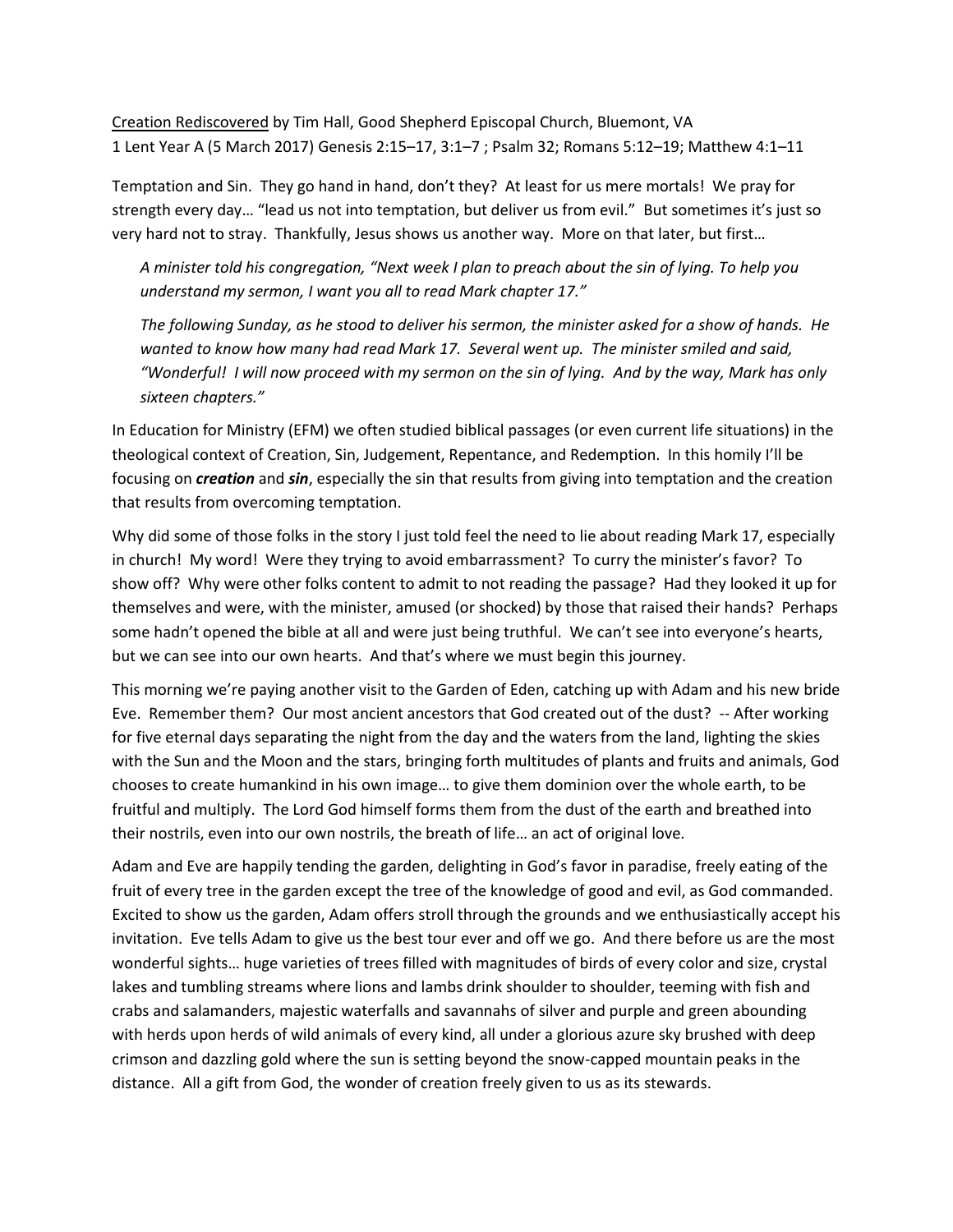Back now at the first family's abode, Eve is not to be found and so we thank Adam for the wonderful tour and with our best wishes to Eve, bid him adieu. Unbeknownst to us, while we've been away Eve has been tempted by the crafty serpent, Satan in disguise, who convinces her to go against God's one command, even though she knows better. The temptation to be like God is too great and she has not the will to resist, so she eats the forbidden fruit of the tree of the knowledge of good and evil and then gives the fruit to Adam, who neither can resist the temptation, and he eats too. And just like that, so suddenly and so sadly, creation groans and original love is spurned for original sin.

And isn't that the way temptation is? We know it's wrong, that there's a better way, but temptation can be just so … well … tempting! Or irresistible. Sometimes it takes us so quickly we don't even know it's happened until it's too late. Other times, it just keeps after us. You've heard it said that opportunity only knocks once, but as someone once said, "Opportunity may only knock once, but temptation leans on the doorbell."

We make up excuses and justifications, but if you're like me, it's a constant struggle. Why are the devil and the angel sitting on each of my shoulders? Thank God for the angel. But why can't I get the devil to just leave me alone? I try, believe me I do. I am so thankful that Lent comes once a year… and often just in the nick of time. I *need* the spiritual discipline. And I *need* to give up things that are dear to me. I'm not sure if I've found the right stuff over the many Lents that I've fasted. This year it's alcohol and sweets and pastries. The discipline of denying myself simple pleasures I truly enjoy is helping me to focus on other pursuits… on reading and praying, and trying to practice and proclaim my faith more outwardly.

*When I was out delivering the mail the other day I stopped in at Phil Bolen Park where I've developed a lighthearted relationship with Isabel, the nice lady that works the front desk. Usually close to lunch time when I stop by, she's often munching on something. This day it was cookies and she offered me one. Girl Scout Samoas… my favorite! I almost accepted her gift but remembered, just in time, that I was giving up sweets for Lent, which I told her. "Good for you!" she exclaimed. "I'm giving up liver."*

Jesus told us in our Ash Wednesday readings that where our treasure is there will our hearts be also. I hope that what I'm giving up for Lent are not my True Treasures! I don't think Liver is Isabel's treasure either. As a matter of fact, I bet she doesn't even like it. But she did make me laugh, which pleased us both no end. C.S. Lewis said, "No man knows how bad he is until he has tried very hard to be good." Those are the waters I try to ply during Lent. Struggling to recognize temptation and avoid falling into sin. Searching for true treasures, my creation rediscovery. Can we return to the Garden? I don't know, but we should never stop trying!

So why does God allow the devil to tempt us? It may surprise you that God uses the devil. At any moment God could banish Satan, but he does not do so. Temptations have a purpose in God's plan. Even Jesus experienced temptation. As we read in Matthew's Gospel, Jesus was "led by the spirit into the desert to be tempted by the devil." That's an amazing statement… *The Spirit led him - in order for the devil to tempt him.* As St. Augustine of Hippo wrote, "Christ made us one with him when he chose to be tempted by Satan." Temptations must and do have a purpose.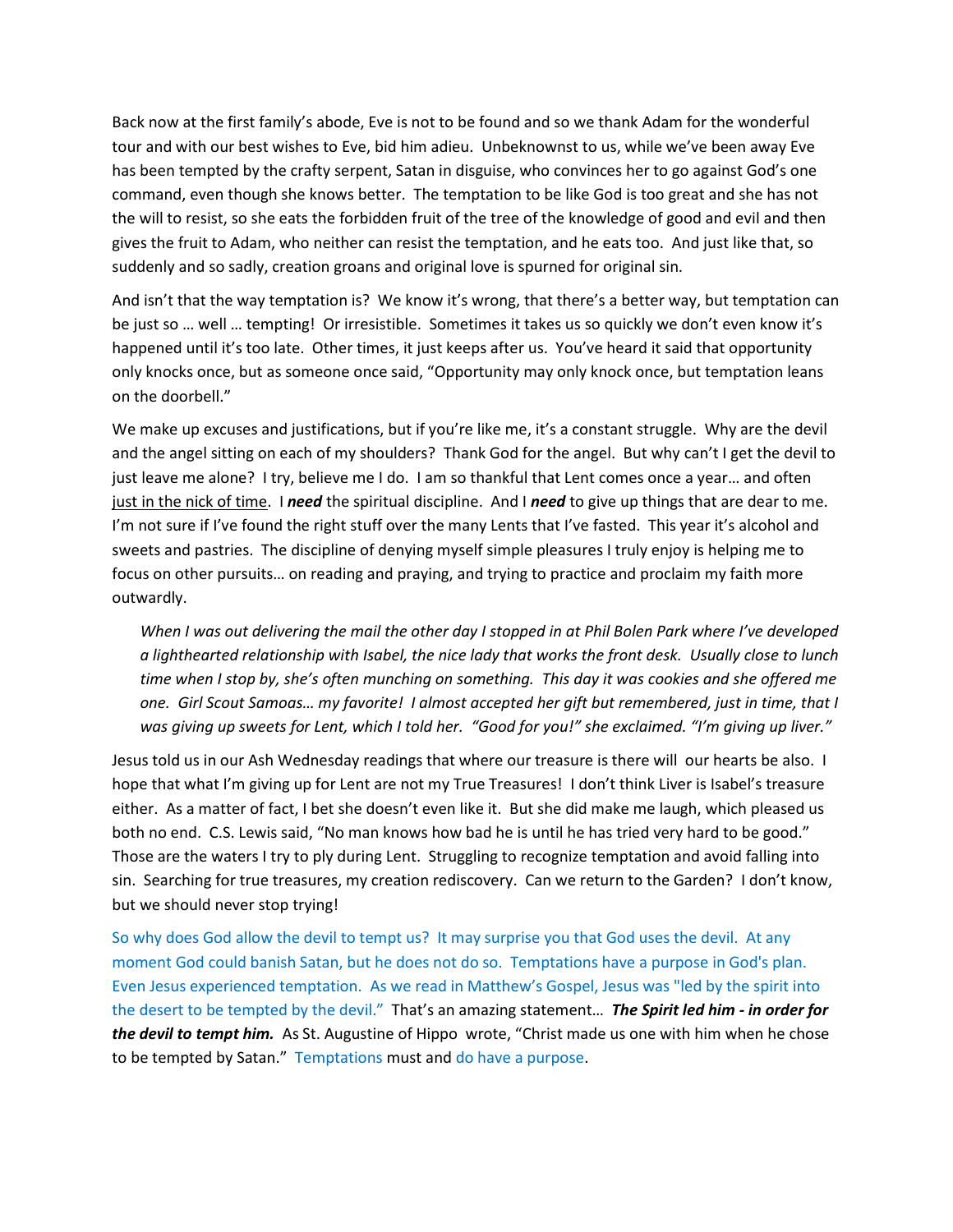Jesus was tired and hungry. Why wouldn't he be? After all, he had been traipsing around in this desert place – this wilderness – for who knows how long? Days… Weeks, even. It had been a time of focus, of resolution, of preparation. It had to be. He needed to feel isolated from his parents and friends. He had to endure the raw elements of the wild. He must endure the biting hunger from his fasts. For this isolation, these harsh elements, this hunger would only be a foretaste of the Cross that awaited him.

It was dizzying to consider where he had been just days ago. Walking gladly into the Jordan, the swirling cool water *(water…)* enveloping him, as he approached his cousin, John. John knew him for who he really is. It was John who questioned if it was even proper that a lowly, disheveled prophet should baptize the Spotless One. Yes, it must be done.

And then there was *The Moment.*

The heavens opened, the Spirit descended and the Voice of the Father was heard. Affirming. Reassuring. Anointing.

Peace. It was utter Peace.

But now, Jesus heard another voice. And suddenly, the bitter wind, the tearing thorns, the gnawing ache deep in his stomach returned with a vengeance. With this voice, he was sharply thrust back into the desert.

## *"If you are the Son of God, command that these stones become loaves of bread."*

Surely, you have sacrificed enough, the voice excused. A man has to eat! It is a trifling act toward a good end. Eat. Break your fast. Sate your appetite. Allow yourself some *pleasure. You deserve it.*

But the God-man responded,

*"It is written: 'One does not live by bread alone, but by every word that comes forth from the mouth of God.'"*

In a moment, still reeling from the vanishing, unreachable image of bread, he found himself standing atop a perilous Temple parapet.

*"If you are the Son of God, throw yourself down. For it is written: 'He will command his angels concerning you' and 'with their hands they will support you, lest you dash your foot against a stone.'"*

Clearly, the Tempter assured, the Scripture itself tells us of your *power.* Show me. Prove yourself. Humble me with your might. Go on, do it. *Do it.*

But the Christ answered,

## *"Again it is written, 'You shall not put the Lord, your God, to the test.'"*

And then the Great Deceiver sought to stun him. You Jesus, from that poor, lowly, undignified Galilean slum, you can have all of this: kingdom upon kingdom pledging proud and triumphant allegiance to you. Imagine the limitless *wealth!* Consider the boundless *honor!* Isn't that what you *deserve*? Isn't that the kind of faithfulness you seek? Isn't that only fitting for the King that you are? There is no need to suffer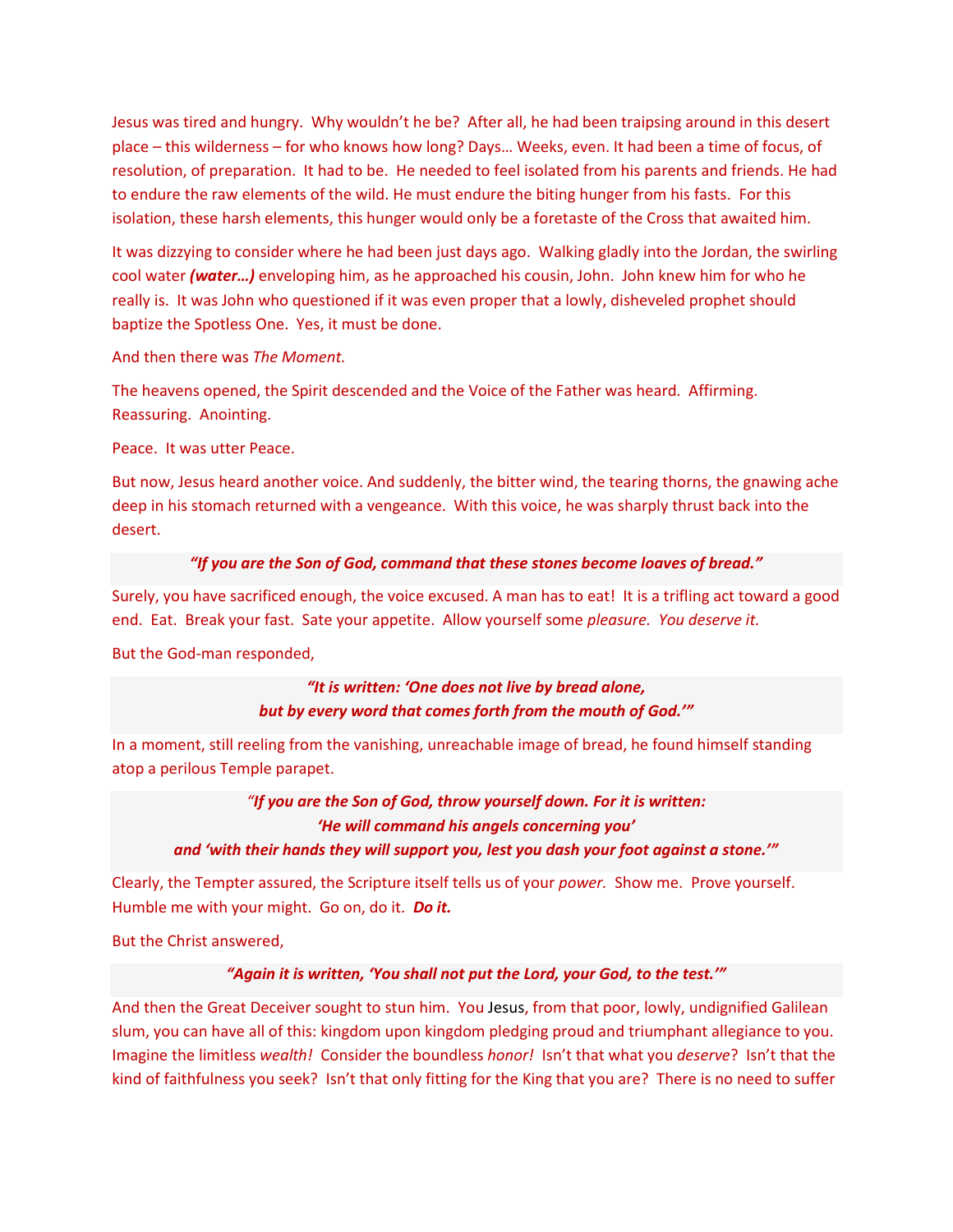for these people when you can own them, possess their wealth and bask in their accolades… and it is all yours for one small, inconsequential price.

# *"All these I shall give to you, if you will prostrate yourself and worship me."*

And the Son of God replied,

#### *"Get away, Satan! It is written:*

# *'The Lord, your God, shall you worship and him alone shall you serve.'"*

And with that, he was gone. The one who offered Jesus bread if he would only break his faithful fast to God. Gone. The one who offered him the exercise of power if only Jesus would use his Divine Gifts for prideful, self-serving purposes. Gone. The one who offered him worldly honor and counterfeit wealth if only Jesus would call Satan "Father". Gone. The Devil offered it all: *Pleasure, Power, Wealth and Honor.*

## And Christ said no. *He chose God.*

Only one man totally resisted temptation. Jesus alone experienced the full force of temptation. You and I are like plants that waver according the way the wind blows. But Jesus is like a mighty Oak. He alone has withstood the full power of temptation. The temptations occurred at the inauguration of Jesus public ministry so that - in his humanity - he could take power from those temptations.

We are weak, but each time we stand with Jesus, each time we resist temptation, we gain power. That power ultimately does not belong to us, but to God. A Sufi Master *(Sufiism is Muslim mysticism)*, Abdullah Ansari, said, "If thou canst walk on water, thou art no better than a piece of straw. If thou canst fly in the air, thou art no better than a fly. But if thou canst resist temptation, thou canst conquer the universe." Genuine power, real strength, comes from resisting temptation by God's grace.

The power is real, but when we think it is our own, we set ourselves up for a big fall. God allows the devil to tempt us is to expose our real selves, so that we can recognize our own weaknesses. Temptation - especially falling into its sin and suffering its consequences - can be a powerful lesson in humility.

And when we give in to temptation, when we sin, we go it alone. We may feel that we are freeing ourselves from restraints, but in fact we are falling into bondage. The person who recognizes their powerlessness and entrusts themselves to a Higher Power becomes truly free. Furthermore, when we resist temptation, we gain strength.

Lucius Annaeus Seneca (Roman, 4 BC – AD 65) admired by early Christians, who may himself have been converted by St. Paul, wrote, "We should every night call ourselves to an account: what infirmity have I mastered today? what passions opposed? what temptation resisted? what virtue acquired? Our vices will abate of themselves if they be brought every day to the shrift."

Humility to see our own weaknesses, trusting in God to help us, gaining strength by God's grace: these are the hallmarks of what we profit by being tempted by the devil. And Jesus showed us the way to turn this temptation to our advantage, to become true servants and to get one step closer to rediscovering the beauty and love of original creation: "The Lord, your God, shall you worship and him alone shall you serve." It doesn't get much more straightforward than that. May we have a blessed and holy Lent.

Amen.